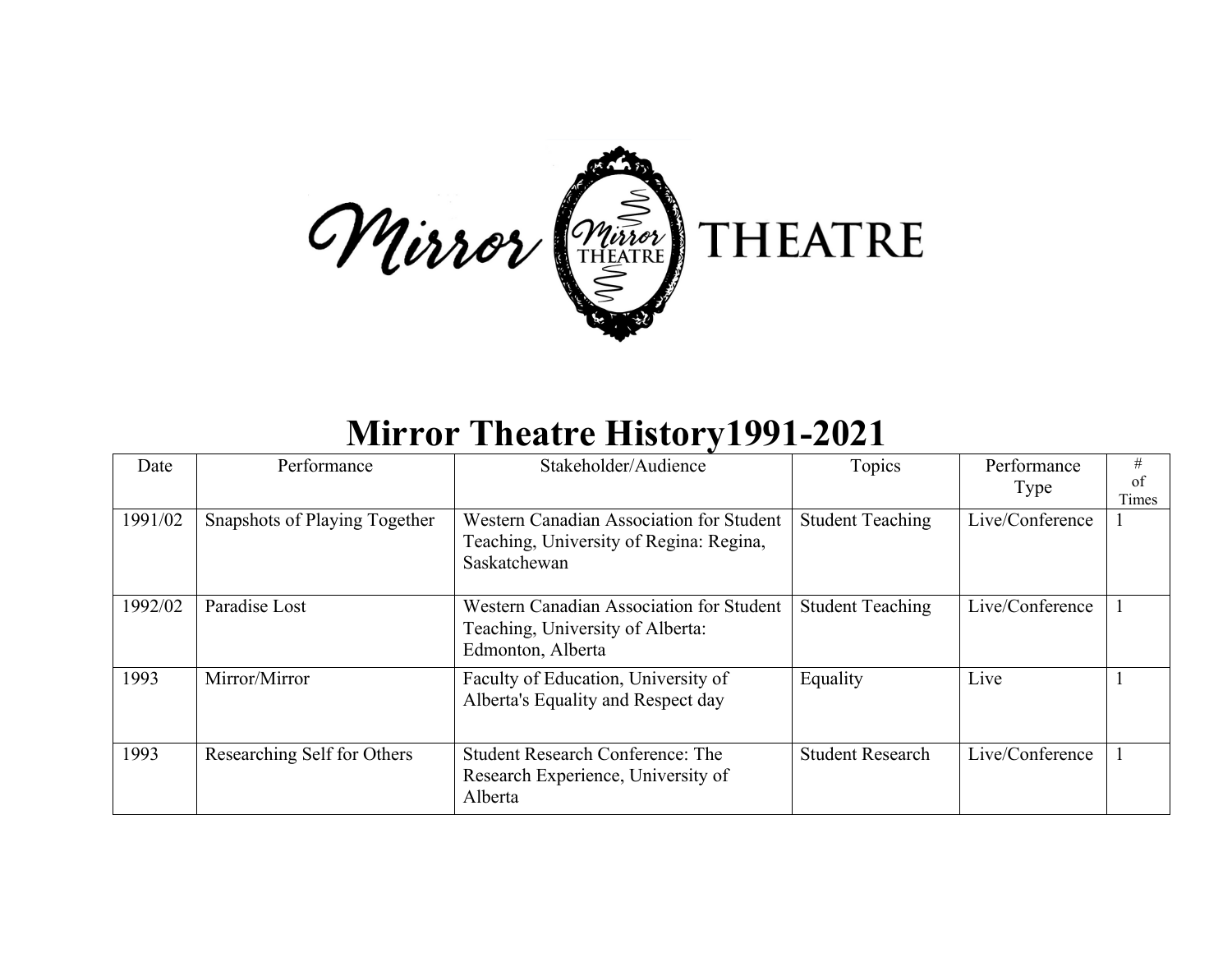| 1993 | The First Frontier        | Western Canadian Association for Student<br>Teaching, University of British Columbia:<br>Vancouver, British   | <b>Student Teaching</b>           | Live/Conference |   |
|------|---------------------------|---------------------------------------------------------------------------------------------------------------|-----------------------------------|-----------------|---|
| 1994 | <b>Great Expectations</b> | <b>Edmonton: Instructional Technology</b><br>Center, University of Alberta                                    | <b>Student Teaching</b>           | Video           |   |
| 1994 | Mirror/Mirror             | <b>Student Research Conference: The</b><br>Research Experience, University of<br>Alberta (rewritten version)  | Workplace                         | Live/Conference |   |
| 1994 | Mirror/Mirror             | <b>Edmonton: Instructional Technology</b><br>Center, University of Alberta                                    | Workplace                         | Video           |   |
| 1994 | Rules of the Game         | International Week, University of Alberta                                                                     | Social Justice                    | Live            |   |
| 1995 | 'clusions                 | Austin O'Brien High School                                                                                    | Safe and Caring<br>Schools (SACS) | Live            |   |
| 1995 | <b>Great Expectations</b> | Annual Conference of the Journal of<br>Curriculum Theorizing, Banff Centre for<br>Conferences, Banff, Alberta | <b>Student Teaching</b>           | Live/Conference |   |
| 1995 | If We Offend              | Education Week, University of Alberta                                                                         | <b>SACS</b>                       | Live            |   |
| 1995 | What's the Fine Line?     | Steele Heights Junior High School                                                                             | <b>SACS</b>                       | Live            | 5 |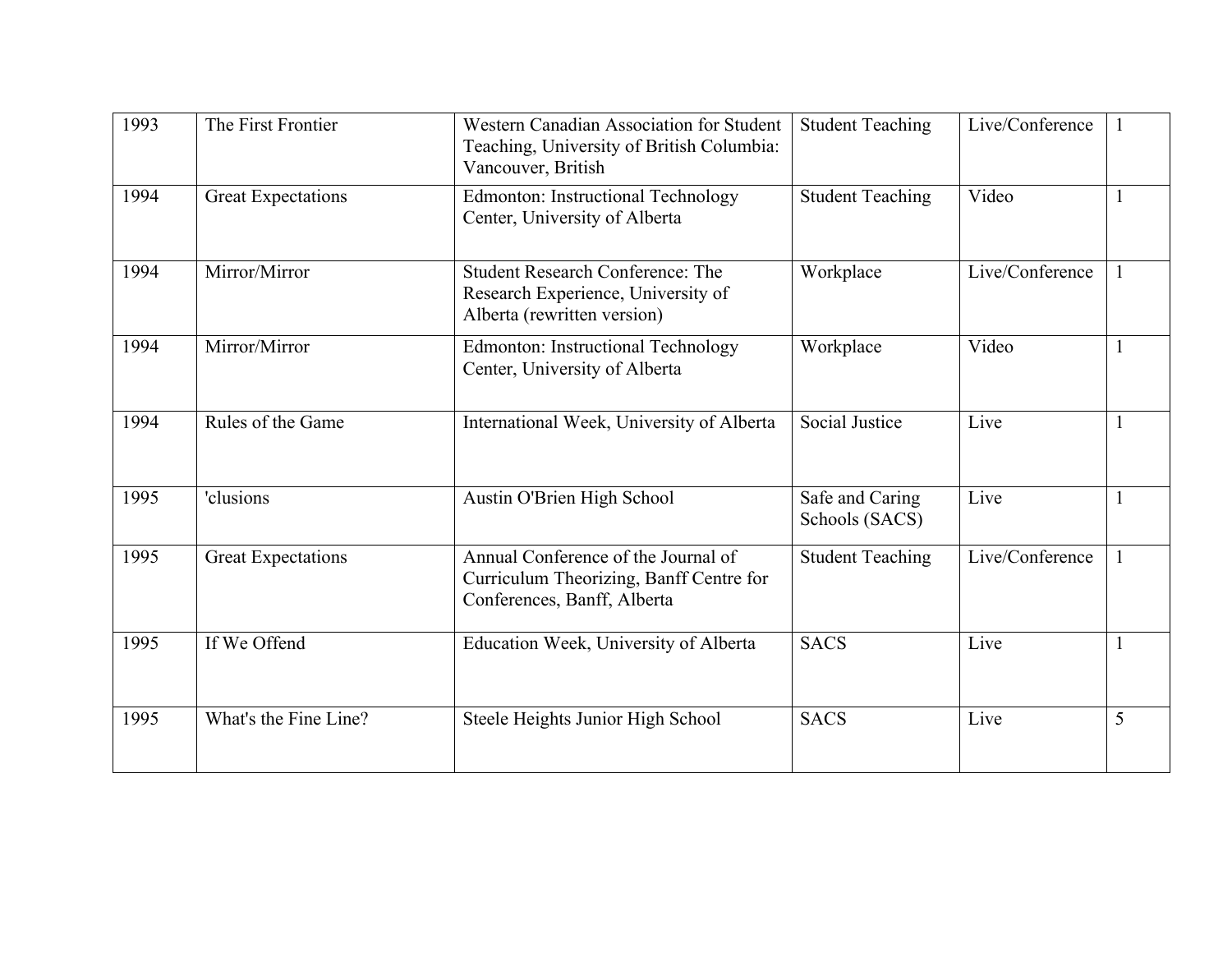| 1996           | <b>Expectations II</b>            | Keynote, Western Canadian Association<br>for Student Teaching, University of<br>Saskatchewan: Saskatoon, Saskatchewan<br>(was paper too) | <b>Student Teaching</b> | Live/Conference |                |
|----------------|-----------------------------------|------------------------------------------------------------------------------------------------------------------------------------------|-------------------------|-----------------|----------------|
| 1996           | <b>Expectations III</b>           | Plenary, Western Canadian Association<br>for Student Teaching, University of<br>Saskatchewan: Saskatoon, Saskatchewan                    | <b>Student Teaching</b> | Live/Conference |                |
| 1996           | What's the Fine Line?             | E. LaPointe School, (one parent and 6<br>student shows)                                                                                  | <b>SACS</b>             | Live            | $\overline{7}$ |
| 1996           | What's the Fine Line?             | Laurier Heights School (one parent and 4<br>student shows)                                                                               | <b>SACS</b>             | Live            | 5              |
| 1996           | What's the Fine Line?             | G. H. Primeau School, (one parent and 3<br>student shows)                                                                                | <b>SACS</b>             | Live            | $\overline{4}$ |
| 1997,<br>Month | What's the Fine Line?             | Laurier Heights School (student shows)                                                                                                   | <b>SACS</b>             | Live            | $\overline{2}$ |
| 1997           | Beneath the Merchant of<br>Venice | Leduc High School (student show)                                                                                                         | Shakespeare             | Live            |                |
| 1997           | Shadows                           | City of Edmonton, Community and<br>Family Services, Peer counseling<br>Program, (one junior and one senior high<br>performance/workshop) | <b>Body Image</b>       | Live            | $\overline{2}$ |
| 1997           | Shadows                           | Teen Wellness Conference - Grey Nuns<br>Hospital, Health Resources Centre                                                                | <b>Body Image</b>       | Live/Conference | 1              |
| 1997           | What's the Fine Line?             | EDPY 495 class (abbreviated)                                                                                                             | <b>SACS</b>             | Live            |                |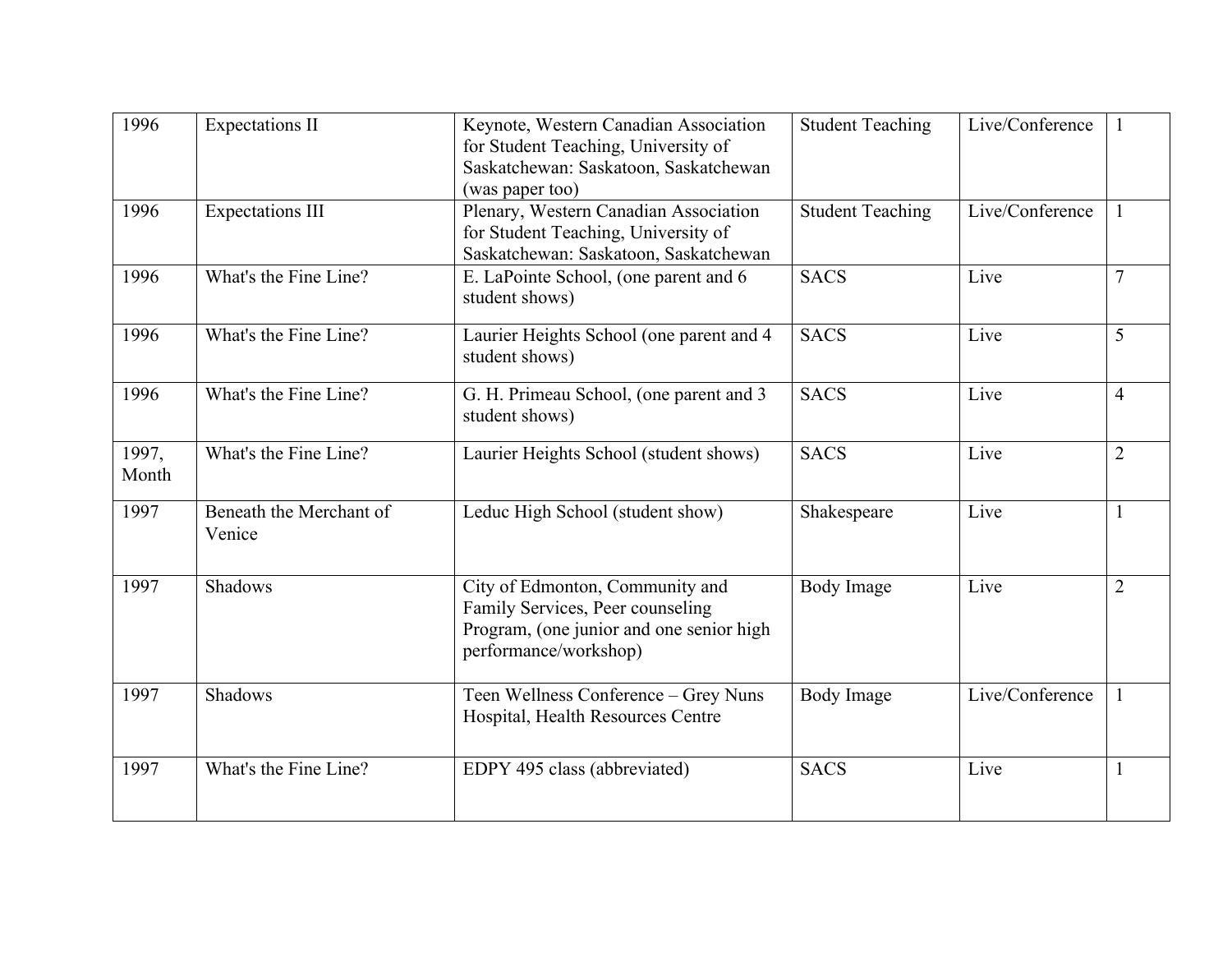| 1997 | What's the Fine Line?                                                                    | "Blueprint for Counselling" Inservice,<br><b>Edmonton Public School Board</b>                            | <b>SACS</b>     | Live            |                |
|------|------------------------------------------------------------------------------------------|----------------------------------------------------------------------------------------------------------|-----------------|-----------------|----------------|
| 1997 | What's the Fine Line?                                                                    | Wildwood School, (1 teacher/student<br>show)                                                             | <b>SACS</b>     | Live            |                |
| 1997 | What's the Fine Line?                                                                    | Hughenden School, (one parent and 4<br>student shows)                                                    | <b>SACS</b>     | Live            | 5              |
| 1997 | What's the Fine Line?                                                                    | Grande Prairie schools                                                                                   | <b>SACS</b>     | Live            | 6              |
| 1997 | What's the Fine Line?                                                                    | Let's Talk Conference School (abbreviated<br>versions)                                                   | <b>SACS</b>     | Live/Conference | $\overline{2}$ |
| 1997 | What's the Fine Line?                                                                    | Conference of the Western Canadian<br>Association for Student Teaching,<br>Lethbridge, Alberta           | <b>SACS</b>     | Live/Conference |                |
| 1997 | What's the Fine Line?                                                                    | <b>Central East Teacher's' Convention</b>                                                                | <b>SACS</b>     | Live/Conference |                |
| 1997 | What's the Fine Line?                                                                    | Keynote, Conference for Safe and Caring<br>Schools, Edmonton, Alberta                                    | <b>SACS</b>     | Live/Conference |                |
| 1998 | Complexities and<br>Contradictions                                                       | Keynote, Western Canadian Conference<br>on Human Sexuality                                               | Human Sexuality | Live/Conference | 1              |
| 1998 | One of these things is not like<br>the other; One of these things<br>just doesn't belong | Equality and Respect Committee of the<br>Faculty of Education of Education,<br>University of Alberta     | Inclusion       | Live            | $\overline{2}$ |
| 1998 | One of these things is not like<br>the other; One of these things<br>just doesn't belong | Keynote, at the 1998 Western Canadian<br>Association for Student Teaching,<br>Victoria, British Columbia | Inclusion       | Live/Conference |                |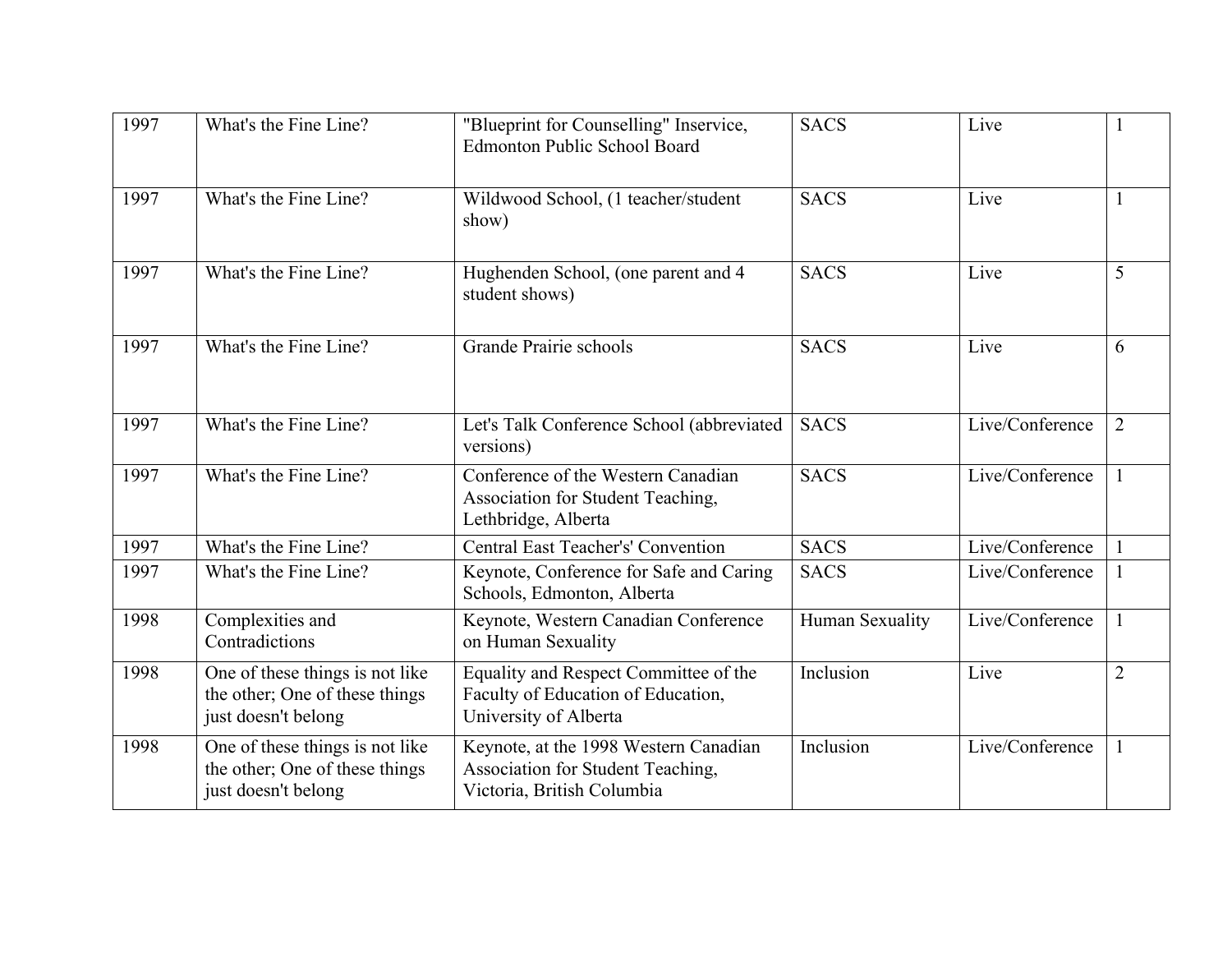| 1998 | Using drama to explore the<br>concept of inclusion: A popular<br>theatre workshop | 1998 Western Canadian Association for<br>Student Teaching, Victoria, British<br>Columbia        | Inclusion         | Live/Conference |   |
|------|-----------------------------------------------------------------------------------|-------------------------------------------------------------------------------------------------|-------------------|-----------------|---|
| 1999 | Crossroads                                                                        | <b>Expecting Respect Peer Educator Training</b><br>sessions                                     | Alcohol           | Live            | 5 |
| 1999 | Respecting Diversity and<br>Preventing Prejudice                                  | Safe and Caring Schools, Alberta<br>Teachers' Association and Lions Club<br>International       | Prejudice         | Video           |   |
| 1999 | <b>Risks</b>                                                                      | Drayton Valley, Alberta Alcohol and Drug<br>Dependency Commission                               | Alcohol and Drugs | Live            |   |
| 1999 | <b>Under Construction</b>                                                         | <b>Expecting Respect Peer Educator Training</b><br>sessions                                     | <b>SACS</b>       | Live            | 4 |
| 1999 | <b>Under Construction</b>                                                         | School tour of schools                                                                          | <b>SACS</b>       | Live            | 9 |
| 1999 | <b>Under Construction II</b>                                                      | Conference for Safe and Caring Schools,<br>Edmonton, Alberta                                    | <b>SACS</b>       | Live/Conference |   |
| 1999 | What's the Fine Line: A<br>Performance of Research on<br>Violence in Schools      | Performance/workshop presented at the<br>Advances in Qualitative Methods<br>Conference Edmonton | <b>SACS</b>       | Live/Conference |   |
| 1999 | What's the Fine Line?                                                             | Roland Michner High School, Slave Lake                                                          | <b>SACS</b>       | Live            | 8 |
| 1999 | <b>Yallery Brown</b>                                                              | Drayton Valley, Alberta Alcohol and Drug<br>Dependency Commission                               | Alcohol and Drugs | Live            |   |
| 2000 | Coulda/Shoulda                                                                    | Mirror Theatre's Yellowhead tour                                                                | <b>SACS</b>       | Live            | 6 |
| 2000 | Coulda/Shoulda                                                                    | St. Joseph's School                                                                             | <b>SACS</b>       | Live            | 6 |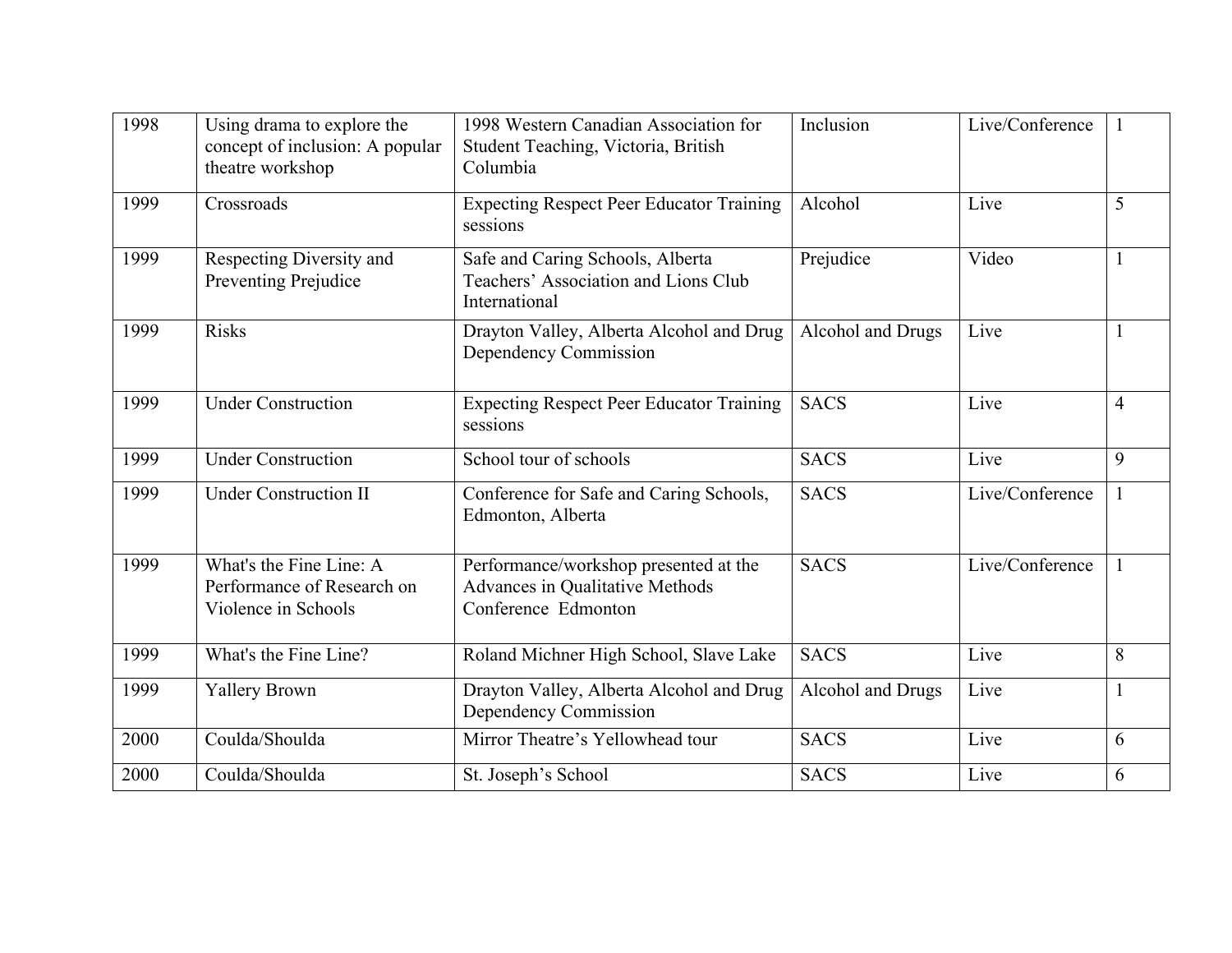| 2000 | Coulda/Shoulda                                         | Alberta Alcohol and Drug Addiction<br>Centre, Wainwright                                                                     | <b>SACS</b>                                 | Live            |  |
|------|--------------------------------------------------------|------------------------------------------------------------------------------------------------------------------------------|---------------------------------------------|-----------------|--|
| 2000 | Coulda/Shoulda                                         | St Phillip Elementary School, Edmonton,<br>Alberta                                                                           | <b>SACS</b>                                 | Live            |  |
| 2000 | Coulda/Shoulda                                         | 3 <sup>rd</sup> Conference for Safe and Caring<br>Schools, Edmonton, Alberta                                                 | <b>SACS</b>                                 | Live/Conference |  |
| 2000 | Dealing with Bullying                                  | Safe and Caring Schools, Alberta<br>Teachers' Association and Lions Club<br>International                                    | <b>SACS</b>                                 | Video           |  |
| 2000 | Discrimination                                         | Your Voice, Your Choice Youth Forum,<br>Edmonton, Alberta                                                                    | Discrimination                              | Live            |  |
| 2000 | Drama as violence intervention                         | Safe and Caring Schools Conference,<br>Edmonton, Alberta                                                                     | <b>Practicum Politics</b>                   | Live/Conference |  |
| 2000 | ReSearch: RePlay                                       | Qualitative Health Research Conference                                                                                       | <b>Health Research</b>                      | Live/Conference |  |
| 2000 | Shadowing                                              | <b>Advanced Professional Semester's</b><br>Elementary Student Teacher's Callback                                             | <b>Practicum Politics</b>                   | Live            |  |
| 2000 | Shadowing                                              | Greater Edmonton Teachers' Convention<br>in association with Department of<br>Elementary Education, University of<br>Alberta | <b>Practicum Politics</b>                   | Live/Conference |  |
| 2000 | Shadowing: Relationships in<br><b>Student Teaching</b> | Field Experience Orientation Session,<br>University of Alberta                                                               | Relationships in<br><b>Student Teaching</b> | Live            |  |
| 2000 | To the Movies                                          | Safe and Caring Communities Conference                                                                                       | <b>SACS</b>                                 | Live/Conference |  |
| 2000 | What's the Fine Line?                                  | <b>American Educational Research</b><br>Association's Annual Meeting, New<br>Orleans                                         | <b>SACS</b>                                 | Live/Conference |  |
| 2000 | What's the Fine Line?                                  | Canadian Association for Women in<br>Education, Congress, Edmonton, Alberta                                                  | <b>SACS</b>                                 | Live/Conference |  |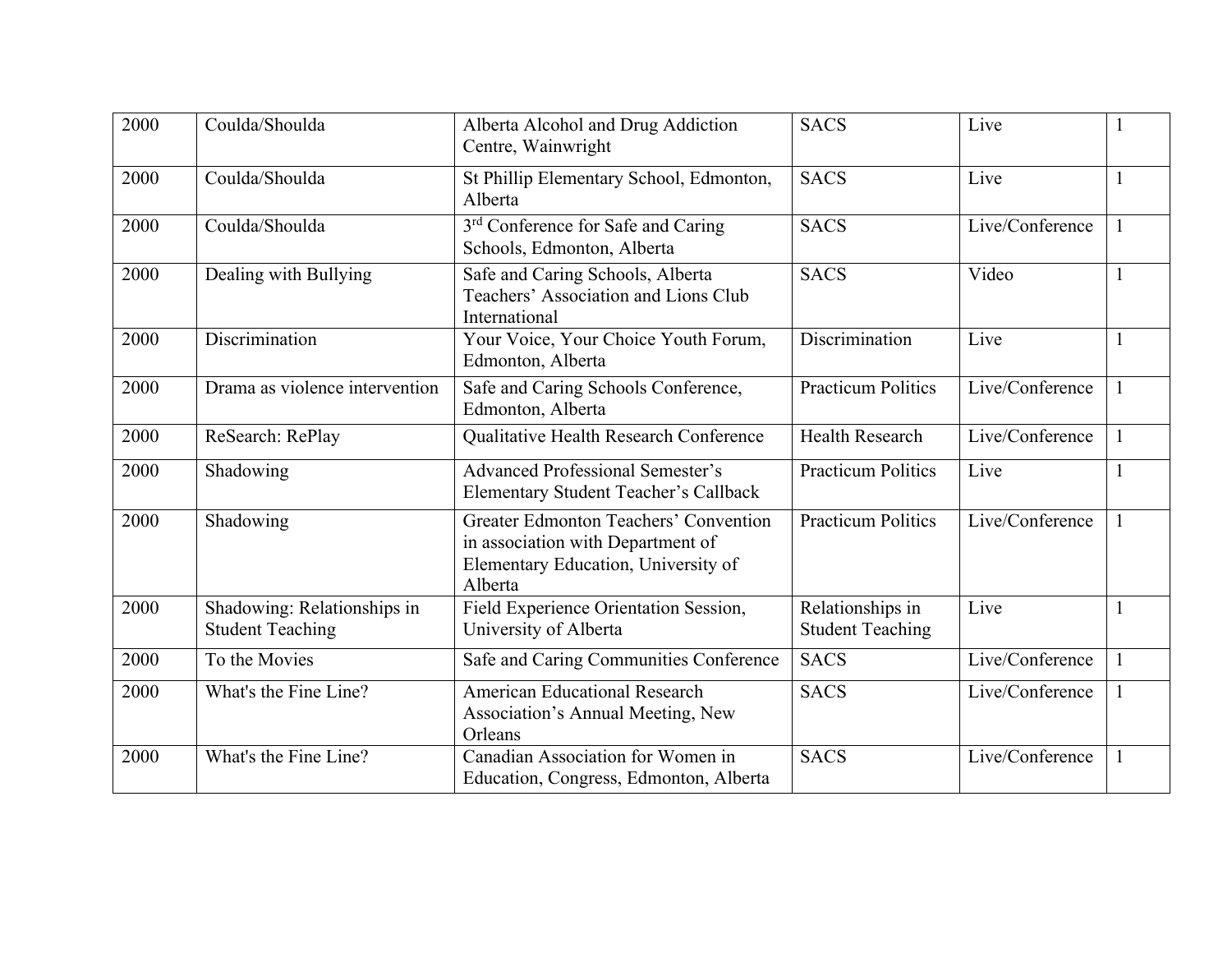| 2000    | What's the Use?                                                      | <b>Expecting Respect Peer Educator Training</b><br>session                                | Alcohol and Drugs         | Live  | 5              |
|---------|----------------------------------------------------------------------|-------------------------------------------------------------------------------------------|---------------------------|-------|----------------|
| 2000    | Coulda/Shoulda                                                       | Department of Secondary Education's<br>Advanced Profession Term students and<br>faculty   | <b>SACS</b>               | Live  |                |
| 2001/05 | Fair Play Rulz                                                       | <b>Edmonton Fringe Festival</b>                                                           | <b>SACS</b>               | Live  |                |
| 2001/05 | Home & School and Fair Play<br>Rulz                                  | Rocky Mountain House                                                                      | <b>SACS</b>               | Live  | $\overline{7}$ |
| 2001/05 | Home & School and Fair Play<br>Rulz                                  | Don Bosco School Calgary                                                                  | <b>SACS</b>               | Live  | $\overline{7}$ |
| 2001/05 | Home & School and Fair Play<br>Rulz                                  | <b>Seven Persons</b>                                                                      | <b>SACS</b>               | Live  | 3              |
| 2001/05 | Home & School and Fair Play<br>Rulz                                  | <b>Expecting Respect</b>                                                                  | <b>SACS</b>               | Live  | $\overline{2}$ |
| 2001/05 | Home & School and Fair Play<br>Rulz                                  | St Joe's High School                                                                      | <b>SACS</b>               | Live  | 6              |
| 2001    | Friends, Family and Foreigners                                       | <b>Expecting Respect Peer Educator Training</b><br>sessions                               | Inclusion                 | Live  | 5              |
| 2001    | Last Call Your Call                                                  | Alberta Alcohol and Drug Abuse<br>Commission's YA program Launch                          | Alcohol and Drug<br>Abuse | Live  | 3              |
| 2001    | Resolving conflict peacefully                                        | Safe and Caring Schools, Alberta<br>Teachers' Association and Lions Club<br>International | <b>Resolving Conflict</b> | Video | 1              |
| 2002/03 | C5: Civility, Citizenship and<br>Community Construction on<br>Campus | University Teaching Services, University<br>of Alberta                                    | Civility on Campus        | Live  |                |
| 2002/04 | Coulda/Shoulda                                                       | St Joe's High School                                                                      | <b>SACS</b>               | Live  | 6              |
| 2002/05 | Coulda/Shoulda<br>& Fair Play Rulz                                   | Caroline, AB                                                                              | <b>SACS</b>               | Live  |                |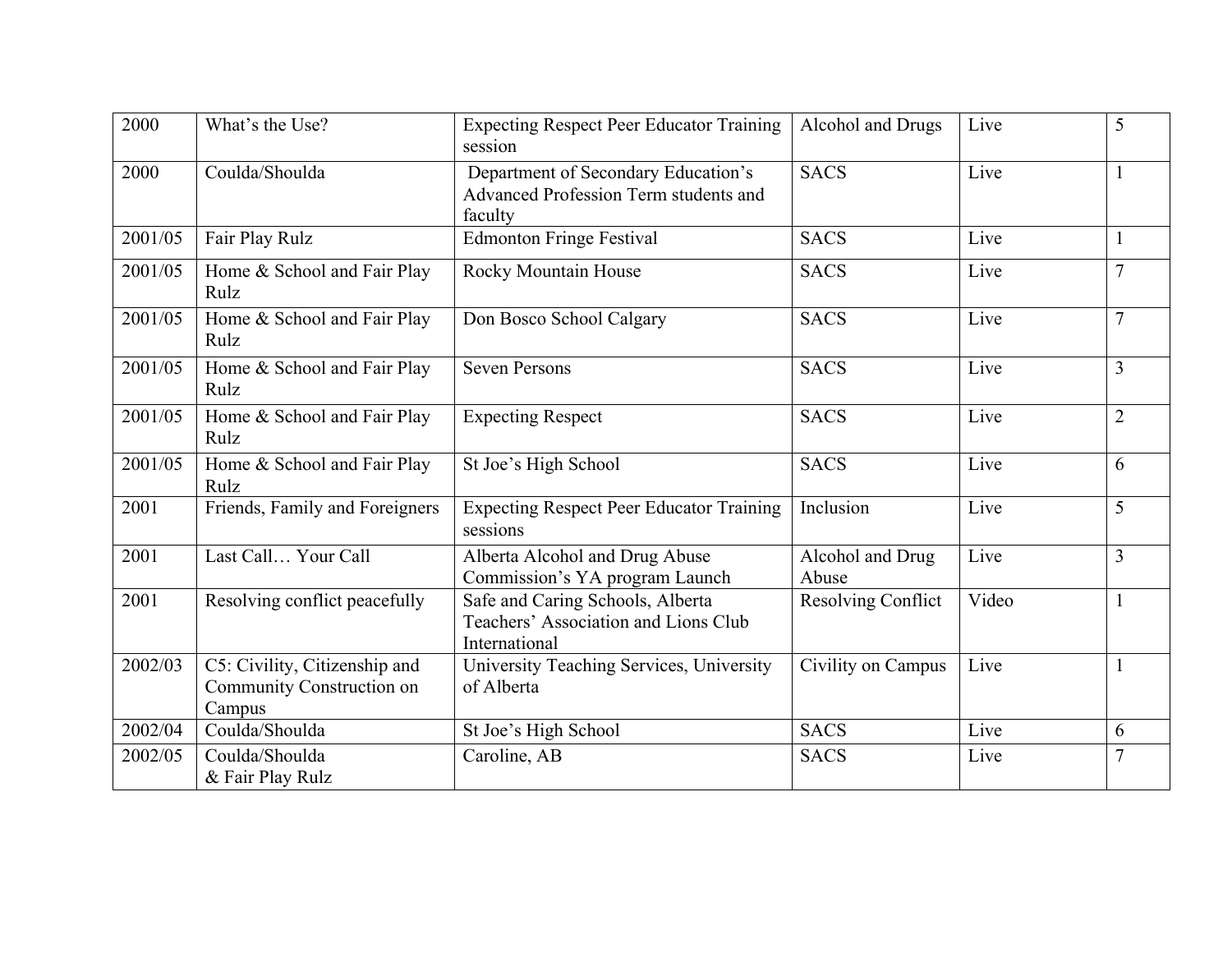| 2003/04 | Examining social issues<br>through forum theatre | Theatre in Education Preconference of the<br>American Alliance for Theatre and<br>Education, New York                           | <b>Social Issues</b>    | Live/Conference |   |
|---------|--------------------------------------------------|---------------------------------------------------------------------------------------------------------------------------------|-------------------------|-----------------|---|
| 2005    | Playbuilding as research - part                  | Keynote performance presented at the<br>Advances in Qualitative Methods<br>Conference, Edmonton                                 | Research                | Live/Conference |   |
| 2010/01 | (Re)Productions                                  | Opening performance for Brock<br>University, Centre for Women's Studies<br>Event: What Does Reproductive Choice<br>Mean to You? | Reproductive<br>choices | Live            |   |
| 2010/05 | Traces                                           | Closing keynote performance at the Visual<br>Culture of the Americas Workshop                                                   | Culture                 | Live/Conference |   |
| 2010/11 | What Lies Beneath                                | Brock University, R.A.M.P. it up for<br>Safety" Supervisors' Conference, Brock<br>University                                    | Safety                  | Live/Conference |   |
| 2011/02 | "Dis"Positions                                   | Brock University, Annual Symposium on<br>Academic Risk                                                                          | Mental Health           | Live/Conference | 1 |
| 2011/04 | <b>Ball and Chain</b>                            | Healthy Living Niagara                                                                                                          | Mental Health           | Live            |   |
| 2011/09 | "Dis"Positions                                   | Brock University, Centre for Teaching,<br>Learning and Educational Technologies'<br>Fall Training for Teaching Assistants       | Workplace               | Live            |   |
| 2011/10 | Common Knowledge                                 | Brock University, Centre for Teaching,<br>Learning and Educational Technologies'<br>Workshop for Teaching Assistants            | Academic Integrity      | Live            |   |
| 2011/11 | Ball and Chain                                   | Brock University, Supervisors' Fall<br><b>Training Conference</b>                                                               | Mental Health           | Live            | 1 |
| 2011/11 | Common Knowledge                                 | Brock University, Centre for Teaching,<br>Learning and Educational Technologies'<br>Workshop for Teaching Assistants            | Academic Integrity      | Live            |   |
| 2012/02 | Common Knowledge                                 | Brock University, Centre for Teaching,<br>Learning and Educational Technologies'<br><b>Workshop for Teaching Assistants</b>     | Academic Integrity      | Live            |   |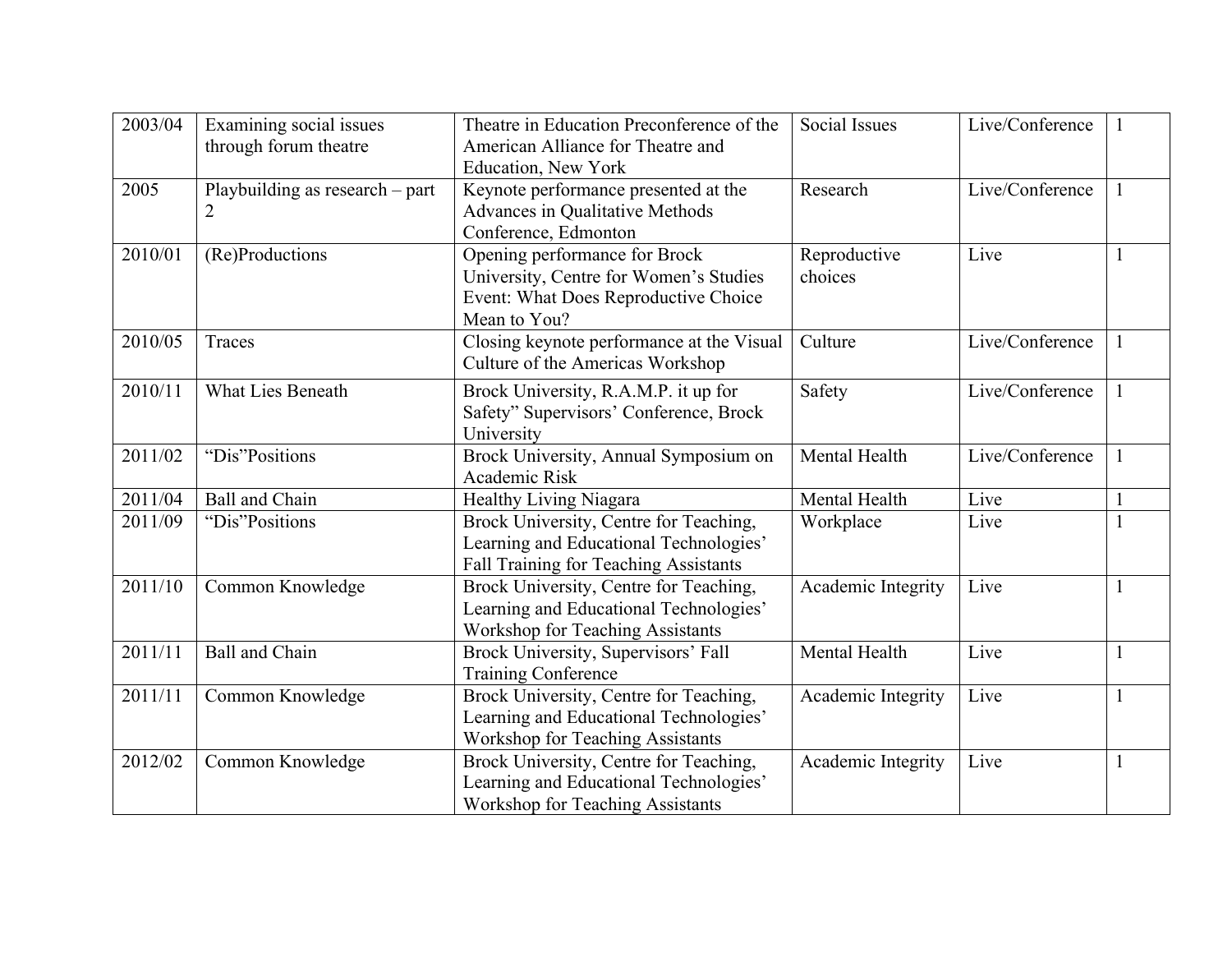| 2012/03 | 4.321: You be the Judge                                                              | Brock University, Center for Pedagogical<br>Innovation, Open Event                                                                                 | Academic Integrity                          | Live                     |   |
|---------|--------------------------------------------------------------------------------------|----------------------------------------------------------------------------------------------------------------------------------------------------|---------------------------------------------|--------------------------|---|
| 2012/06 | Common Knowledge                                                                     | Canadian Association of College and<br><b>University Student Services</b>                                                                          | Academic Integrity                          | Live                     |   |
| 2012/09 | Common Knowledge                                                                     | Brock University, Center for Pedagogical<br>Innovation, TA Training                                                                                | Academic Integrity                          | Live                     |   |
| 2012/10 | Reasons Not                                                                          | Healthy Living Niagara                                                                                                                             | <b>Healthy Living</b>                       | Live                     |   |
| 2012/10 | Telephone Tag(s)                                                                     | Niagara Research and Planning Council                                                                                                              | Social Work                                 | Video                    |   |
| 2013    | Common Knowledge                                                                     | Office of Academic Integrity, Brock<br>University                                                                                                  | Academic Integrity                          | Video                    |   |
| 2013/02 | Pseudo Phobia                                                                        | Niagara Social Justice Forum                                                                                                                       | Social Justice                              | Live                     |   |
| 2013/03 | How Do We Rate?                                                                      | Brock University, Centre for Pedagogical<br>Innovation, Spring Workshop for<br><b>Teaching Assistants</b>                                          | Assessment                                  | Live                     |   |
| 2013/03 | It's Just a Game?                                                                    | Brock University, Student Health Services                                                                                                          | <b>Student Health</b>                       | Video                    |   |
| 2013/04 | <b>Community Development</b><br><b>Issues</b>                                        | Online Community Development course,<br><b>Brock University</b>                                                                                    | Community<br>Development                    | Video                    |   |
| 2013    | Drinking Choices                                                                     | <b>Student Health Services, Brock University</b>                                                                                                   | Drinking                                    | Video                    |   |
| 2013    | Promoting a Safe and<br>Respectful Work Environment<br>through Participatory Theatre | Canadian Association for the Prevention<br>of Discrimination and Harassment in<br>Higher Education regional conference, St.<br>Catharines, Ontario | Safe and Respectful<br>Work<br>Environments | Live/Video<br>Conference | 1 |
| 2014/03 | It's About Attitude                                                                  | Brock University, Academic Integrity                                                                                                               | Academic Integrity                          | Live                     |   |
| 2014/11 | You Be the Judge                                                                     | <b>Brock University, ESL Services</b><br>Performance Workshops                                                                                     | Academic Integrity                          | Live                     | 5 |
| 2015/01 | What Can We Do?                                                                      | Niagara Social Justice Forum                                                                                                                       | Social Justice                              | Live                     |   |
| 2015/03 | <b>Mental Health Conversation</b><br><b>Starters</b>                                 | Brock University, Student Health Services                                                                                                          | Mental Health                               | Video/Web                |   |
| 2015/03 | You Be the Judge                                                                     | <b>Brock University, ESL Services</b><br>Performance Workshops                                                                                     | Academic Integrity                          | Live                     | 4 |
| 2015/03 | You Be the Judge                                                                     | <b>Brock University, ESL Services</b>                                                                                                              | Academic Integrity                          | Live/Video<br>hybrid     |   |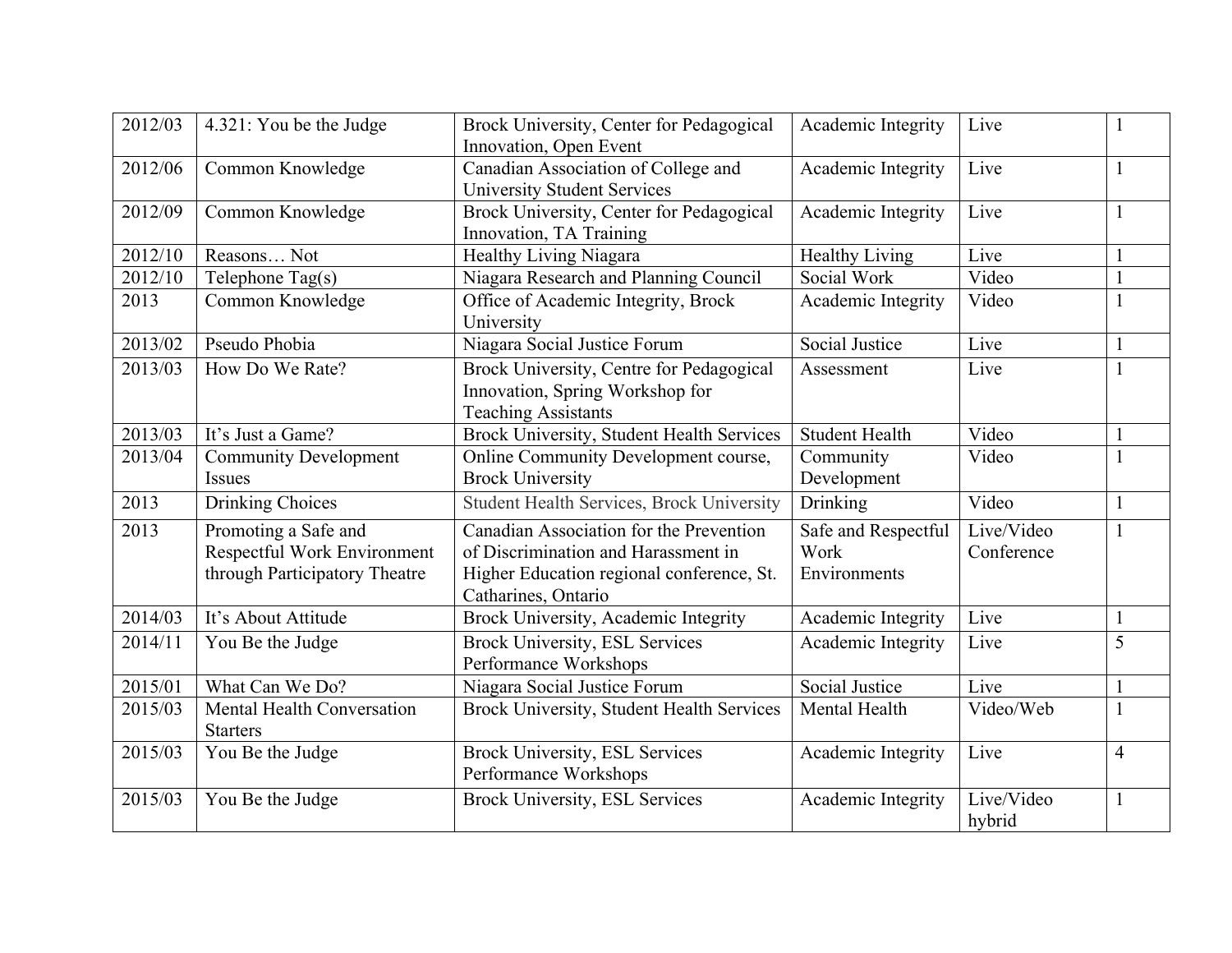| 2015/11 | You Be the Judge                    | <b>Brock University, ESL Services</b>    | Academic Integrity    | Live/Video      | $\overline{4}$ |
|---------|-------------------------------------|------------------------------------------|-----------------------|-----------------|----------------|
|         |                                     |                                          |                       |                 |                |
|         |                                     | Performance Workshops                    |                       | hybrid          |                |
| 2016/04 | Who Cares?                          | Brock University, HLSC 4F91 -            | Healthcare Quality    | Live            |                |
|         |                                     | Healthcare Quality Improvement Special   |                       | Video/Web       |                |
|         |                                     | Projects                                 |                       |                 |                |
| 2016/11 | You Be the Judge                    | <b>Brock University, ESL Services</b>    | Academic Integrity    | Live            | $\overline{4}$ |
|         |                                     | Performance Workshops                    |                       |                 |                |
|         |                                     |                                          |                       |                 |                |
| 2016/12 | Cyberbullying and Other             | <b>Brock University Recruitment</b>      | Cyberbullying         | Live            |                |
|         | <b>Student Conflicts</b>            |                                          |                       |                 |                |
| 2017/01 | Dealing with Stress                 | District School Board Niagara Academy    | <b>Stress</b>         | Live            |                |
|         |                                     |                                          |                       |                 |                |
| 2017/04 | <b>Slippery Slopes</b>              | <b>Ridley College</b>                    | Alcohol               | Live            |                |
| 2017/11 | <b>Exits and Entrances</b>          | <b>Brock University Coop Classes</b>     | Coop Placements       | Live            | $\overline{3}$ |
| 2018/02 | Decisions, Decisions                | <b>Brock Recruitment</b>                 | Adapting to           | Live            | 3              |
|         |                                     |                                          | University            |                 |                |
| 2018/03 | <b>Exits and Entrances</b>          | <b>Brock University Coop</b>             | Coop Placements       | Video/Web       |                |
| 2018/04 | Ask the Audience                    |                                          | Alcohol               | Live/Video      |                |
|         |                                     | St. Mildred's-Lightbourn School          |                       |                 |                |
|         |                                     |                                          |                       | hybrid          |                |
| 2018/04 | Decisions, Decisions aka            | <b>Health Sciences Retention</b>         | Adapting to           | Video/Web       |                |
|         | University 101                      |                                          | University            |                 |                |
| 2018/04 | <b>Employing Playbuilding</b>       | <b>American Educational Research</b>     | Issues facing Youth   | Live/Conference |                |
|         | Research and Pedagogy in            | Association,                             |                       |                 |                |
|         | Addressing Educational and          | New York                                 |                       |                 |                |
|         | Social Issues Facing Youth          |                                          |                       |                 |                |
| 2019/04 | Our Truths: K-12 Teachers           | Annual Meeting of the American           | Resiliency            | Live/Conference |                |
|         |                                     |                                          |                       |                 |                |
|         | Perform Resiliency in the Face      | <b>Educational Research Association,</b> |                       |                 |                |
|         | of Increasing Expectations          | Toronto                                  |                       |                 |                |
| 2019/05 | <b>Understanding Person-centred</b> | Sunnybrook Hospital staff, patients, and | Dealing with Patients | Video/Web       |                |
|         | Care: Finding Dignity within        | family members                           | with responsive       |                 |                |
|         | the Shadows                         |                                          | behaviors             |                 |                |